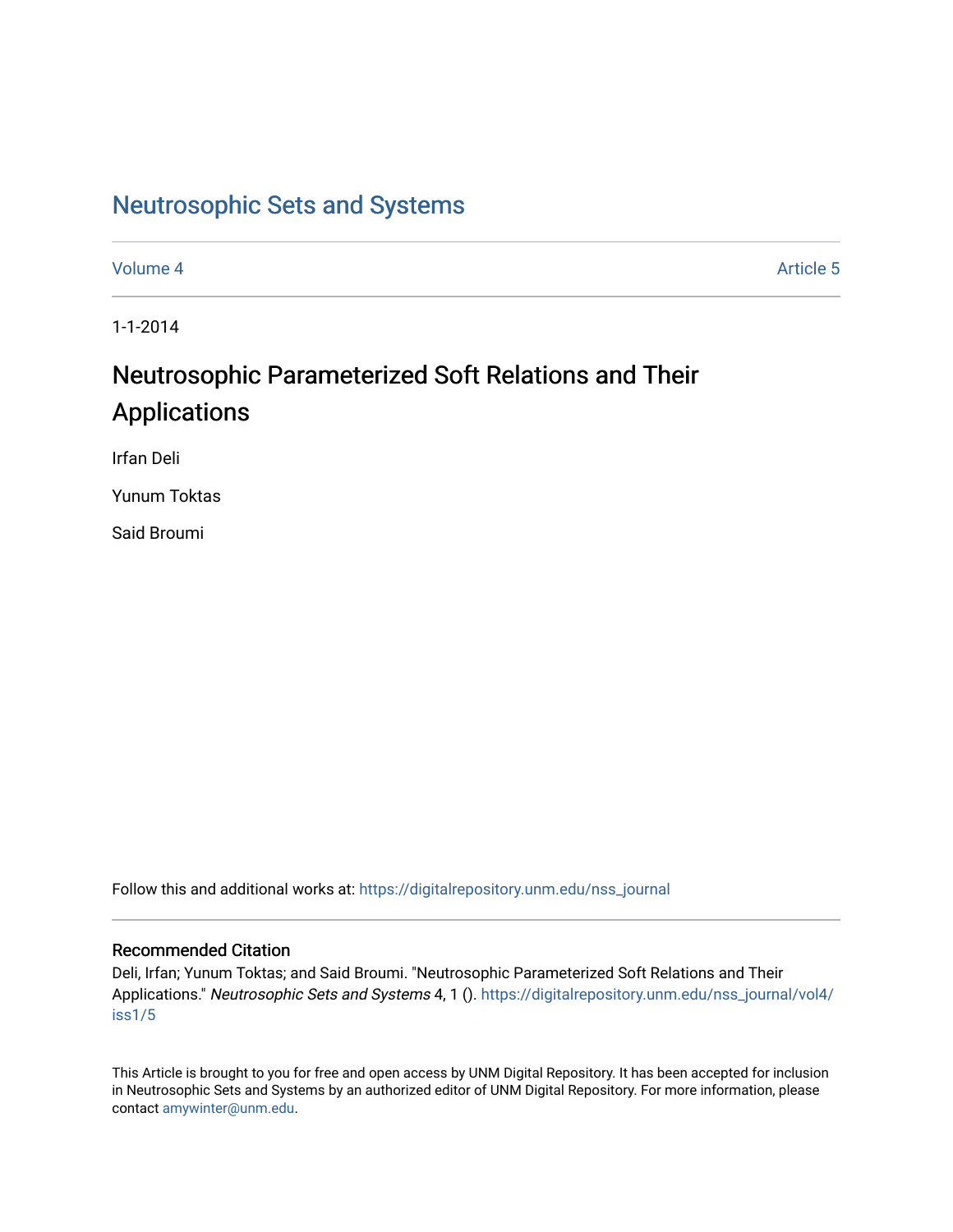# **Neutrosophic Parameterized Soft Relations and Their**

# **Applications**

**Irfan Deli<sup>1</sup> , Yunus toktas<sup>2</sup> and Said Broumi<sup>3</sup>**

<sup>a</sup> Muallim Rıfat Faculty of Education, Kilis 7 Aralık University, 79000 Kilis, Turkey, irfandeli@kilis.edu.tr

<sup>b</sup> Muallim Rıfat Faculty of Education, Kilis 7 Aralık University, 79000 Kilis, Turkey, yunus 1540@hotmail.com

c Faculty of Arts and Humanities, Hay El Baraka Ben M'sik Casablanca B.P. 7951, Hassan II Mohammedia-Casablanca University, Morocco, [broumisaid78@gmail.com](mailto:1broumisaid78@gmail.com)

**Abstract.** The aim of this paper is to introduce the concept of relation on neutrosophic parameterized soft set (NP- soft sets) theory. We have studied some related properties and also put forward some propositions on neutrosophic parameterized soft relation with proofs and examples. Finally the notions of symmetric, transitive, reflexive, and equivalence neutrosophic parameterized soft set relations have been established in our work. Finally a decision making method on NP-soft sets is presented.

**Keywords:** Soft set, neutrosophic parameterized soft set, NP-soft relations.

## **1. Introduction**

Neutrosophic set theory was introduced in 1995 with the study of Smarandache [21] as mathematical tool for handling problem involving imprecise, indeterminacy and inconsistent data. The concept of neutrosophic set generalizes the concept of fuzzy sets [22], intuitionistic fuzzy sets [1] and so on. In neutrosophic set, indeterminacy is quantified explicitly and truth-membership, indeterminacy membership and falsity-membership are independent. Neutrosophic set theory has successfully used in logic, economics, computer science, decision making process and so on.

The concept of soft set theory is another mathematical theory dealing with uncertainty and vagueness, developed by Russian researcher [20]. The soft set theory is free from the parameterization inadequacy syndrome of fuzzy set theory, rough set theory, probability theory. Many interesting results of soft set theory have been studied by embedding the

ideas of fuzzy sets, intuitionistic fuzzy sets, neutrosophic sets and so on. For example; fuzzy soft sets [3,9,17], on intuitionistic fuzzy soft set theory [10,18], on possibility intuitionistic fuzzy soft set [2], on neutrosophic soft set [19], on intuitionistic neutrosophic soft set [4,7], on generalized neutrosophic soft set [5], on interval-valued neutrosophic soft set [6], on fuzzy parameterized soft set theory [14,15,16], on intuitionistic fuzzy parameterized soft set theory [12], on IFP−fuzzy soft set theory [13], on fuzzy parameterized fuzzy soft set theory [11].

Later on, Broumi et al. [8] defined the neutrosophic parameterized soft sets (NP-soft sets) which is a generalization of fuzzy parameterized soft sets (FP-soft sets) and intuitionistic fuzzy parameterized soft sets (IFP-soft sets).

In this paper our main objective is to extend the concept relations on FP-soft sets[14] to the case of NP-soft sets. The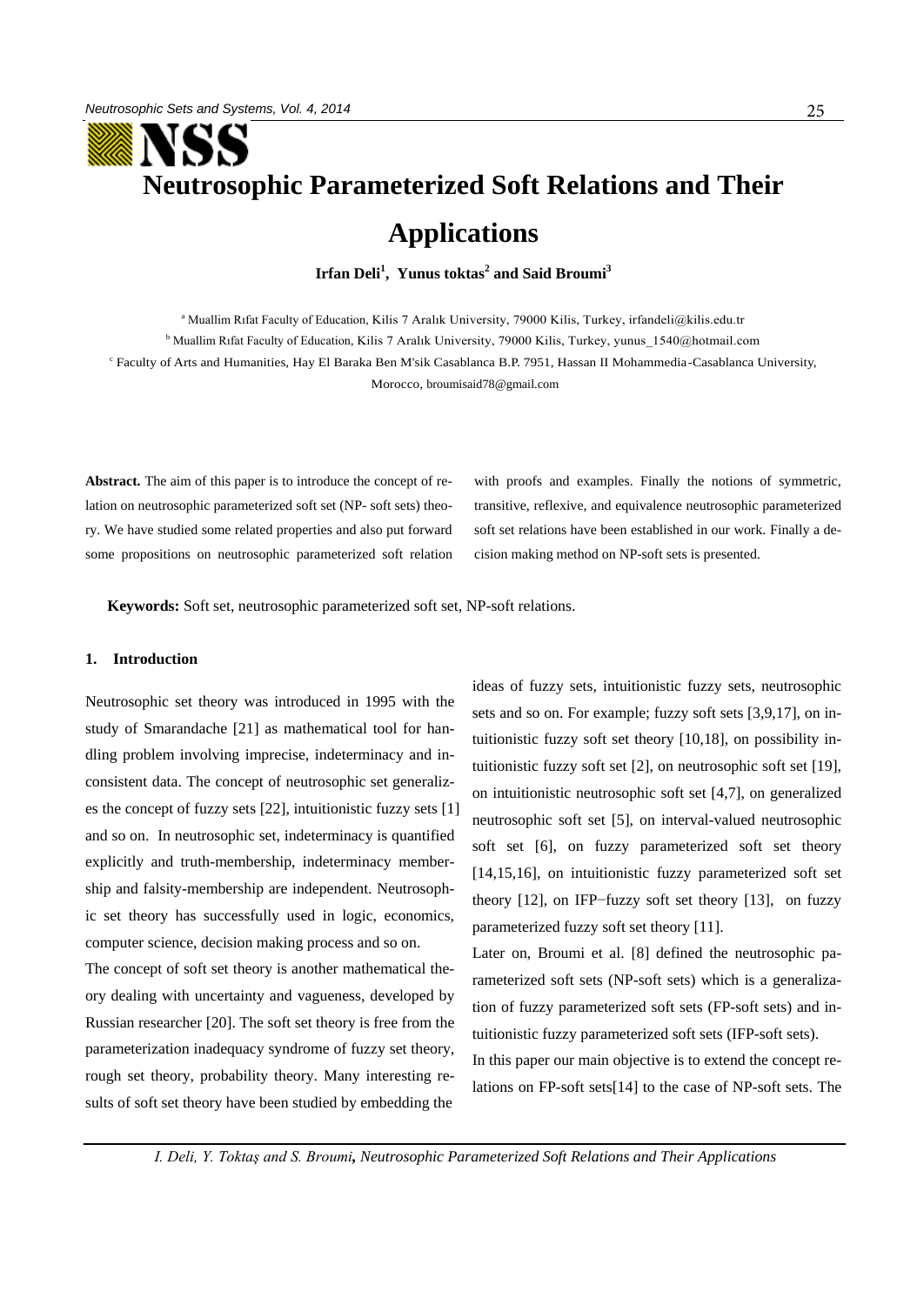paper is structured as follows. In Section 2, some basic definition and preliminary results are given which will be used in the rest of the paper. In Section 3, we define relations on NP-soft sets and some of its algebraic properties are studied. In section 4, we present decision making method on NP-soft relations. Finally we conclude the paper.

#### **2. Preliminaries**

Throughout this paper, let U be a universal set and E be the set of all possible parameters under consideration with respect to U, usually, parameters are attributes, characteristics, or properties of objects in U.

We now recall some basic notions of neutrosophic set, soft set and neutrosophic parameterized soft set. For more details, the reader could refer to [8,20,21].

**Definition 2.1.** [21] Let U be a universe of discourse then the neutrosophic set A is an object having the form

$$
A = \{ \langle x: \mu_{A(x)}, \nu_{A(x)}, \omega_{A(x)} \rangle, x \in U \},
$$

where the functions  $\mu$ ,  $\nu$ ,  $\omega$  : U→]<sup>-</sup>0,1<sup>+</sup>[ define respectively the degree of membership, the degree of indeterminacy, and the degree of non-membership of the element x  $\in$  X to the set A with the condition.

$$
{}^{\mathsf{-}}0{\leq}\mu_{A(x)}+\mathbf{V}_{A(x)}+\boldsymbol{\omega}_{A(x)}{\leq}3^{+} \tag{1}
$$

From philosophical point of view, the neutrosophic set takes the value from real standard or non-standard subsets of  $]-0,1^+[$ . So instead of  $]$ <sup>-</sup>0,1<sup>+</sup>[ we need to take the interval  $[0,1]$  for technical applications, because  $]$ <sup>-</sup> $[0,1]$ <sup>+</sup> $[$  will be difficult to apply in the real applications such as in scientific and engineering problems.

For two NS,

For two NS,  
\n
$$
A_{NS} = \{ \langle x, \mu_A(x), \nu_A(x), \omega_A(x) \rangle | x \in X \}
$$
\nAnd

$$
B_{NS} = \{ \langle x, \mu_B(x), \nu_B(x), \omega_B(x) \rangle | x \in X \}
$$

Then,

\n- 1. 
$$
A_{NS} \subseteq B_{NS}
$$
 if and only if  $\mu_A(x) \leq \mu_B(x), \nu_A(x) \geq \nu_B(x)$  and  $\omega_A(x) \geq \omega_B(x)$ .
\n- 2.  $A_{NS} = B_{NS}$  if and only if,  $\mu_A(x) = \mu_B(x), \nu_A(x) = \nu_B(x), \omega_A(x) = \omega_B(x)$  for
\n

any  $x \in X$ .

3. The complement of  $A_{\text{NS}}$  is denoted by  $A_{\text{NS}}^{\circ}$  and is defined by

find by  
\n
$$
A^{\circ}_{NS} = \{ \langle x, \omega_A(x), 1 - \nu_A(x), \mu_A(x) \rangle | x \in X \}
$$
\n4. 
$$
A \cap B = \{ \langle x, \min \{ \mu_A(x), \mu_B(x) \}, \dots, \max \{ \nu_A(x), \nu_A(x) \}, \dots \}
$$
\n
$$
\max \{ \omega_A(x), \omega_B(x) \} \rangle : x \in X \}
$$

5. 
$$
A \cap B = \{ \langle x, \min \{ \mu_A(x), \mu_B(x) \}, \max \{ \nu_A(x), \nu_A(x) \}, \max \{ \omega_A(x), \omega_B(x) \} \rangle : x \in X \}
$$

As an illustration, let us consider the following example.

**Example 2.2.** Assume that the universe of discourse  $U = \{x_1, x_2, x_3\}$ . It may be further assumed that the values of  $x_1$ ,  $x_2$  and  $x_3$  are in [0, 1] Then, A is a neutrosophic set

(NS) of U, such that,  
\n
$$
A = \{ \langle x_1, 0.7, 0.5, 0.2 \rangle, \langle x_2, 0.4, 0.5, 0.5 \rangle, \langle x_3, 0.4, 0.5, 0.6 \rangle \}
$$

**Definition 2.3.**[8] Let *U* be an initial universe, *P (U)* be the power set of *U, E* be a set of all parameters and *K* be a ne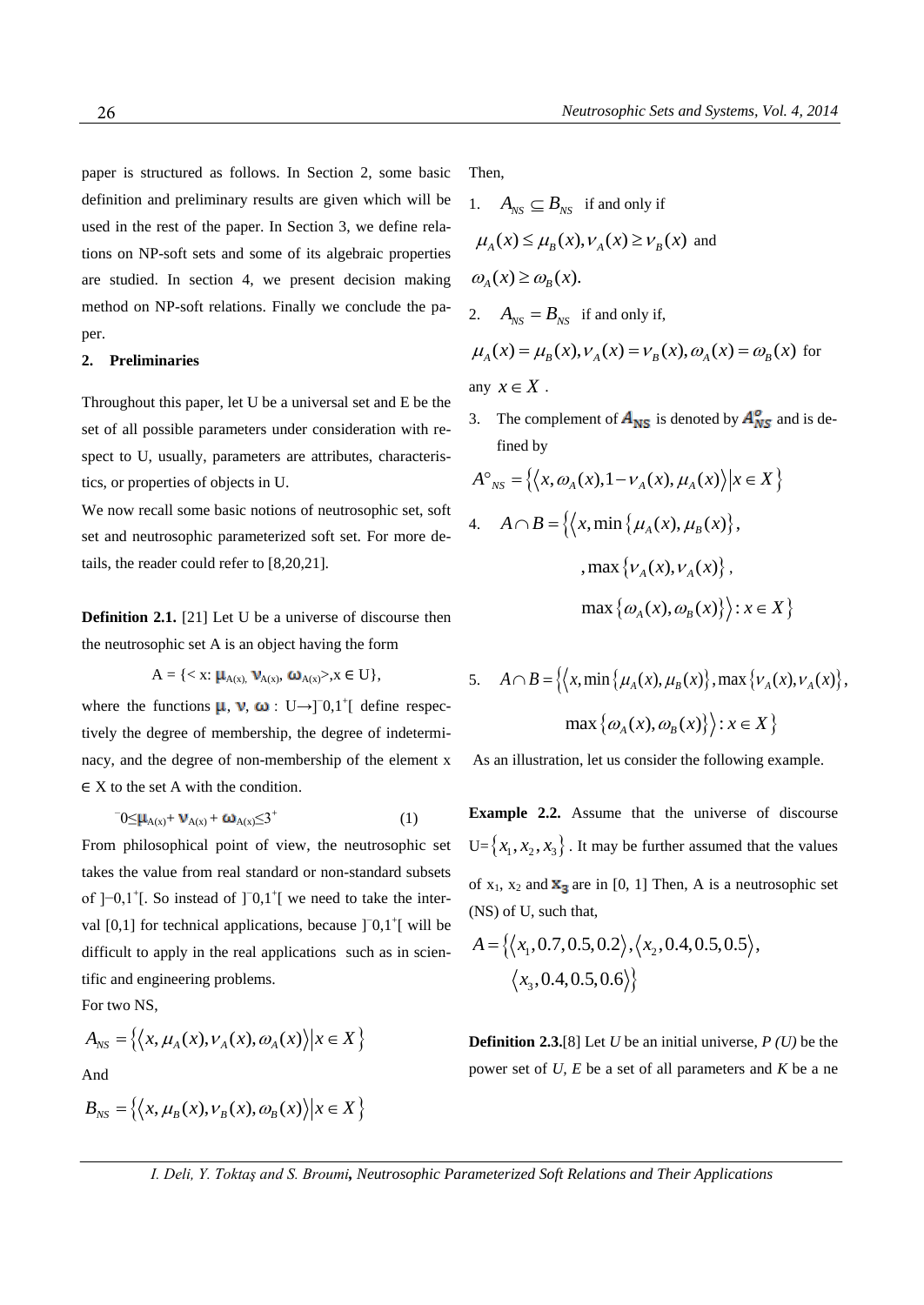trosophic set over *E*. Then a neutrosophic parameterized soft sets

$$
\psi_K = \left\{ \left( \left\langle x, \mu_K(x), \nu_K(x), \omega_K(x) \right\rangle, \\ f_K(x) \right) : x \in E \right\}
$$

*where*  $\mu_{\kappa}: E \to [0, 1], \nu_{\kappa}: E \to [0, 1], \omega_{\kappa}: E \to [0, 1]$ and  $f_K : E \to P(U)$  such that  $f_K(x) = \Phi$  if  $\mu_K(x) = 0$ ,  $\nu_K(x) = 1$  and  $\omega_K(x) = 1$ .

Here, the function  $\mu_{K}$ ,  $\nu_{K}$  and  $\omega_{K}$  called membership function, indeterminacy function and non-membership function of neutrosophic parameterized soft set (NP-soft set), respectively.

**Example 2.4.** Assume that  $U = \{u_1, u_2, u_3\}$  is a universal

set and  $E = \{x_1, x_2\}$  is a set of parameters. If

$$
K = \{ \langle x_1, 0.7, 0.3, 0.4 \rangle, \langle x_2, 0.7, 0.5, 0.4 \rangle \}
$$

and

Where

and  

$$
f_K(x_1) = \{u_2, u_5\}, f_K(x_2) = U
$$
.

Then a neutrosophic parameterized soft set  $\Psi_k$  is written be to neutrosophic sets of *E*. Suppose that <br>by  $\psi_K = \{ (\langle x_2, 0.5, 0.6, 0.3 \rangle, \{u_1, u_2, u_4, u_5, u_7, u_8, u_{10}, u_{12}, u_{14}, u_{15} \} ),$ by

by  
\n
$$
\psi_K = \{ (\langle x_1, 0.7, 0.3, 0.4 \rangle, \{u_2, u_5\}), (\langle x_2, 0.7, 0.5, 0.4 \rangle, U \}
$$

#### **3. Relations on the NP-Soft Sets**

In this section, after given the cartesian products of two NP- soft sets, we define a relations on NP- soft sets and study their desired properties.

**Definition** 3.1. Let  $\psi_K$ ,  $\Omega_L \in NPS(U)$ . Then, a Cartesian product of  $\psi_K$  and  $\Omega_L$ , denoted by  $\psi_K \hat{\times} \Omega_L$ , is defined as;

determined as;  
\n
$$
\psi_K \hat{\times} \Omega_L = \{ \langle (x, y), \mu_{K\hat{\times}L}(x, y), \nu_{K\hat{\times}L}(x, y), \omega_{K\hat{\times}L}(x, y) \rangle, f_{K\hat{\times}L}(x, y) : (x, y) \in E \hat{\times} E \}
$$

$$
f_{K\hat{\times}L}(x, y) = f_K(x) \cap f_L(y)
$$
 and

$$
\mu_{K\hat{\mathbf{X}}_L}(x, y) = \min \{ \mu_K(x), \mu_L(y) \}
$$

$$
\nu_{K\hat{\mathbf{X}}_L}(x, y) = \max \{ \nu_K(x), \nu_L(y) \}
$$

$$
\omega_{K\hat{\mathbf{X}}_L}(x, y) = \max \{ \omega_K(x), \omega_L(y) \}
$$

Here  $\mu_{K\hat{\mathbf{X}}_L}(x, y), \nu_{K\hat{\mathbf{X}}_L}(x, y), \omega_{K\hat{\mathbf{X}}_L}(x, y)$  is a t-norm. **Example 3.2.** Let  $U = \{u_1, u_2, u_3, u_4, u_5, u_6, u_7, u_8, u_9, u_1, u_2, u_4, u_5, u_6, u_7, u_8, u_9, u_1, u_2, u_3, u_4, u_5, u_6, u_7, u_8, u_9, u_1, u_2, u_3, u_4, u_5, u_6, u_7, u_8, u_9, u_1, u_2, u_3, u_4, u_5, u_6, u_7, u_8, u_9, u_1, u_2, u_3, u_4, u_5, u$ 

$$
u_9, u_{10}, u_{11}, u_{12}, u_{13}, u_{14}, u_{15}\}
$$
\n
$$
E = \{x_1, x_2, x_3, x_4, x_5, x_6, x_7, x_8\}
$$
\n
$$
K = \{\langle x_2, 0.5, 0.6, 0.3 \rangle, \langle x_3, 0.3, 0.2, 0.9 \rangle, \langle x_5, 0.6, 0.7, 0.3 \rangle, \langle x_6, 0.1, 0.4, 0.6 \rangle, \langle x_7, 0.7, 0.5, 0.3 \rangle\}
$$

and

and  
\n
$$
L = \{ \langle x_1, 0.5, 0.6, 0.3 \rangle, \langle x_2, 0.5, 0.6, 0.3 \rangle, \langle x_4, 0.9, 0.8, 0.1 \rangle, \langle x_8, 0.3, 0.2, 0.9 \rangle \}
$$

$$
\psi_{K} = \left\{ \left( \langle x_{2}, 0.5, 0.6, 0.3 \rangle, \{u_{1}, u_{2}, u_{4}, u_{5}, u_{7}, u_{8}, u_{10}, u_{12}, u_{14}, u_{15} \} \right), \left( \langle x_{3}, 0.3, 0.2, 0.9 \rangle, \{u_{2}, u_{5}, u_{8}, u_{11}, u_{15} \} \right), \left( \langle x_{5}, 0.6, 0.7, 0.3 \rangle, \{u_{2}, u_{3}, u_{4}, u_{7}, u_{8}, u_{11}, u_{12}, u_{15} \} \right), \left( \langle x_{6}, 0.1, 0.4, 0.6 \rangle, \{u_{2}, u_{4}, u_{6}, u_{7}, u_{10}, u_{12} \} \right), \left( \langle x_{7}, 0.7, 0.5, 0.3 \rangle, \{u_{2}, u_{5}, u_{6}, u_{8}, u_{9}, u_{13}, u_{15} \} \right) \right\}
$$

and

and  
\n
$$
\Omega_L = \left\{ \left( \langle x_1, 0.7, 0.4, 0.6 \rangle, \{u_1, u_5, u_6, u_9, u_{10}, u_{13} \} \right), \left( \langle x_2, 0.5, 0.6, 0.3 \rangle, \{u_1, u_2, u_4, u_5, u_7, u_8, u_{10}, u_{12}, u_{14}, u_{15} \} \right), \left( \langle x_4, 0.9, 0.8, 0.1 \rangle, \{u_2, u_5, u_9, u_{10}, u_{11}, u_{14} \} \right), \left( \langle x_8, 0.4, 0.7, 0.2 \rangle, \{u_2, u_5, u_8, u_{10}, u_{12}, u_{14} \} \right) \right\}
$$

Then, the Cartesian product of  $\psi_{K}$  and  $\Omega_{L}$  is obtained as follows;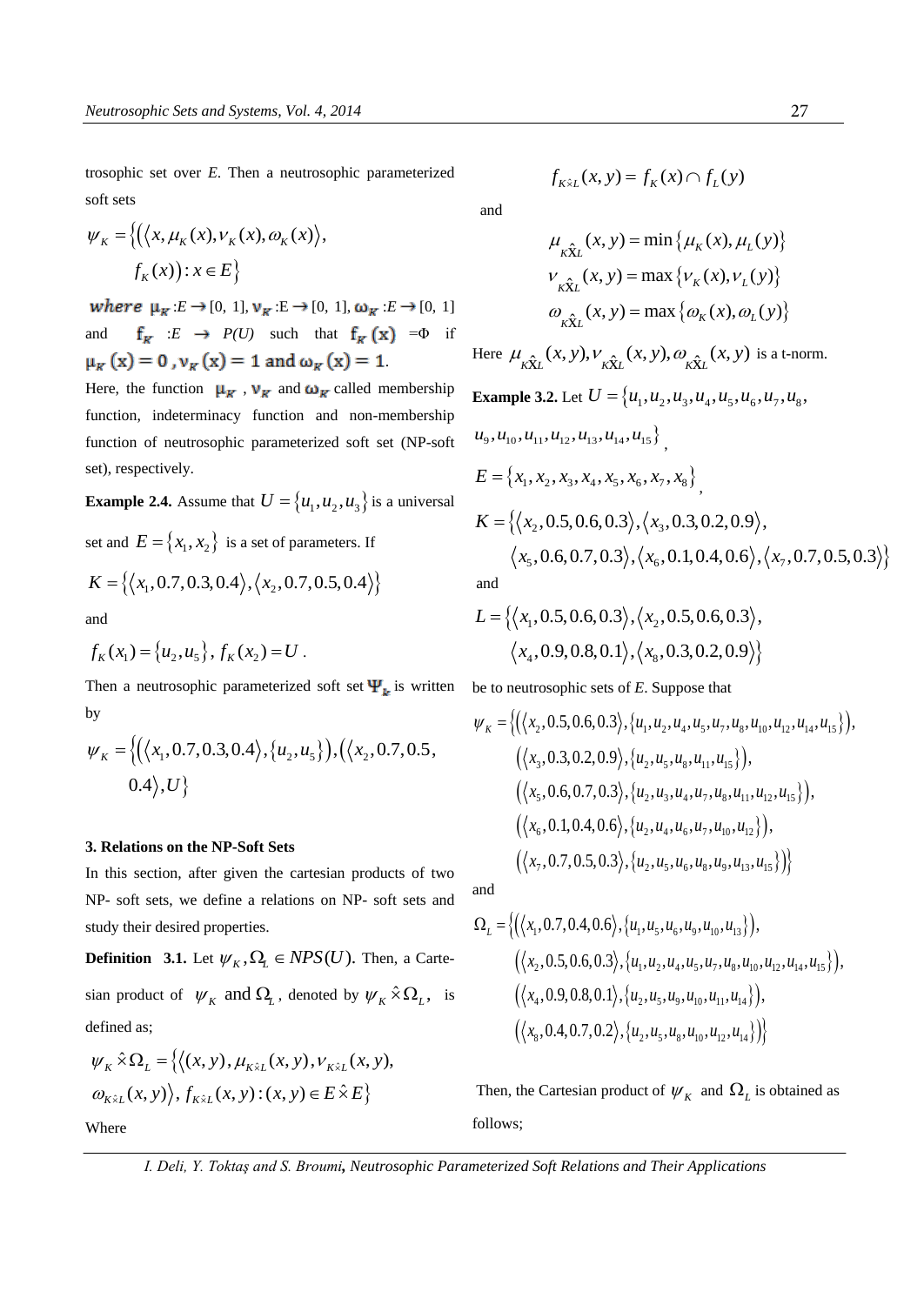$$
\psi_{k} \hat{x} \Omega_{L} = \{ ((\langle x_{2}, x_{1}), 0.5, 0.6, 0.6 \rangle, \{u_{1}, u_{5}, u_{10}\}) ,\n \langle \langle (x_{2}, x_{2}), 0.5, 0.6, 0.3 \rangle ,\n \{u_{1}, u_{2}, u_{4}, u_{5}, u_{7}, u_{8}, u_{10}, u_{12}, u_{14}, u_{15}\}) \right) \langle \langle (x_{2}, x_{4}), 0.5, 0.8, 0.3 \rangle, \{u_{2}, u_{5}, u_{10}, u_{14}\}) ,\n \langle \langle (x_{2}, x_{8}), 0.4, 0.7, 0.3 \rangle, \{u_{2}, u_{5}, u_{8}, u_{10}, u_{12}, u_{14}\}) ,\n \langle \langle (x_{3}, x_{1}), 0.3, 0.4, 0.9 \rangle, \{u_{2}, u_{5}, u_{8}, u_{15}\}) ,\n \langle \langle (x_{3}, x_{2}), 0.3, 0.6, 0.9 \rangle, \{u_{2}, u_{5}, u_{8}, u_{15}\}) ,\n \langle \langle (x_{3}, x_{4}), 0.3, 0.8, 0.9 \rangle, \{u_{2}, u_{5}, u_{8}\}) ,\n \langle \langle (x_{5}, x_{1}), 0.6, 0.7, 0.0 \rangle, \emptyset ),\n \langle \langle (x_{5}, x_{1}), 0.6, 0.7, 0.0 \rangle, \emptyset \rangle ,\n \langle \langle (x_{5}, x_{1}), 0.6, 0.7, 0.3 \rangle, \{u_{2}, u_{4}, u_{7}, u_{8}, u_{12}, u_{15}\} ,\n \langle \langle (x_{5}, x_{4}), 0.6, 0.8, 0.3 \rangle, \{u_{2}, u_{4}, u_{17}, u_{8}, u_{12}, u_{15}\} ,\n \langle \langle (x_{5}, x_{4}), 0.1, 0.4, 0.6 \rangle, \{u_{2}, u_{4}, u_{12}\} ,\n \langle \langle (x_{6}, x_{1}), 0.1, 0.6, 0.6 \rangle, \{u_{2}, u_{4}, u_{12}\} ,\n \langle \langle (x_{6}, x_{4}), 0.1, 0.8, 0.6 \rangle, \{u_{2}, u_{4}, u_{12}\}
$$

**Definition 3.3.** Let  $\psi_K$ ,  $\Omega_L \in NPS(U)$ . Then, a *NP*-soft relation from  $\psi_{K}$  to  $\Omega_{L}$ , denoted by  $R_{N}$ , is a *NP*-soft subset of  $\psi_K \hat{\Omega}_{L}$ . Any *NP*-soft subset of  $\psi_K \hat{\Omega}_{L}$  is called a *NP*-soft relation on  $\psi_K$ .

Note that if  $\alpha = (\langle x, \mu_K(x), v_K(x), \omega_K(x) \rangle, f_K(x)) \in \psi_K$ 

and 
$$
\beta = (\langle y, \mu_L(y), v_L(y), \omega_L(y) \rangle, f_L(y)) \in \Omega_L
$$
, then  
\n
$$
\alpha R_N \beta \Leftrightarrow (\langle (x, y), \mu_{K\hat{\mathbf{x}}L}(x, y), v_{K\hat{\mathbf{x}}L}(x, y),
$$
\n
$$
\omega_{K\hat{\mathbf{x}}L}(x, y) \rangle, f_{K\hat{\mathbf{x}}L}(x, y) \in R_N)
$$
\nWhere  $f_{K\hat{\mathbf{x}}L}(x, y) = f_K(x) \cap f_L(y)$ .

**Example 3.4.** Let us consider the Example 3.2. Then, we

define a *NP*-soft relation, from 
$$
\psi_K
$$
 to  $\Omega_L$ , as follows  
\n
$$
\alpha R_N \beta \Leftrightarrow \left( \langle (x_i, y_j), \mu_{\hat{K}} \hat{\chi}_L (x_i, y_j), \nu_{\hat{K}} \hat{\chi}_L (x_i, y_j), \right. \\
\left. \omega_{\hat{K}} \hat{\chi}_L (x_i, y_j) \right\rangle, f_{\hat{K}} \hat{\chi}_L (x_i, y_j) \Big) (1 \le i, j \le 8)
$$

Such that

$$
\mu_{\hat{\kappa} \hat{\chi}_L}(x_i, y_j) \ge 0.3
$$
  

$$
\nu_{\hat{\kappa} \hat{\chi}_L}(x_i, y_j) \le 0.5
$$
  

$$
\omega_{\hat{\kappa} \hat{\chi}_L}(x_i, y_j) \le 0.7
$$

Then

Then  
\n
$$
R_N = \left\{ \left( \langle (x_2, x_1), 0.5, 0.6, 0.6 \rangle, \{u_1, u_5, u_{10}\} \right), \right\}
$$
\n
$$
\left( \langle (x_2, x_2), 0.5, 0.6, 0.3 \rangle, \{u_1, u_2, u_4, u_5, u_7, u_8, u_{10}, u_{12}, u_{14}, u_{15}\} \right)
$$
\n
$$
\left( \langle (x_2, x_4), 0.5, 0.8, 0.3 \rangle, \{u_2, u_5, u_{10}, u_{14}\} \right), \left( \langle (x_2, x_8), 0.4, 0.7, 0.3 \rangle, \{u_2, u_5, u_8, u_{10}, u_{12}, u_{14}\} \right), \left( \langle (x_5, x_2), 0.5, 0.7, 0.3 \rangle, \{u_2, u_4, u_7, u_8, u_{12}, u_{15}\} \right), \left( \langle (x_5, x_4), 0.6, 0.8, 0.3 \rangle, \{u_2, u_{41}\} \right), \left( \langle (x_5, x_8), 0.4, 0.7, 0.3 \rangle, \{u_2, u_8, u_{12}\} \right), \left( \langle (x_7, x_1), 0.7, 0.5, 0.6 \rangle, \{u_5, u_6, u_9, u_{13}\} \right), \left( \langle (x_7, x_2), 0.5, 0.6, 0.3 \rangle, \{u_2, u_5, u_8, u_{15}\} \right), \left( \langle (x_7, x_2), 0.5, 0.6, 0.3 \rangle, \{u_2, u_5, u_8, u_{15}\} \right), \left( \langle (x_7, x_4), 0.7, 0.8, 0.3 \rangle, \{u_2, u_5, u_8, u_{15}\} \right), \left( \langle (x_7, x_8), 0.4, 0.7, 0.3 \rangle, \{u_2, u_5, u_8\} \right) \right\}.
$$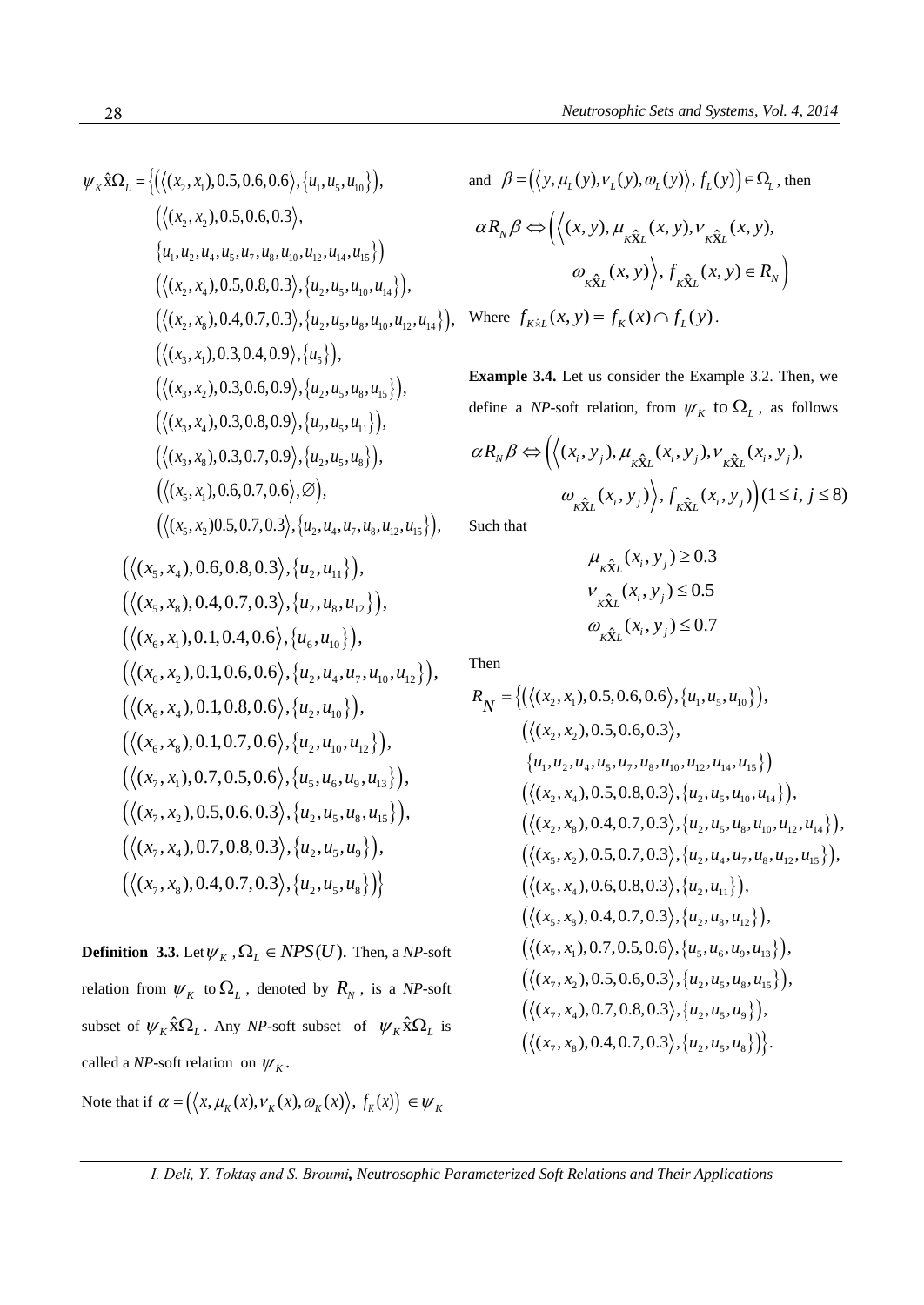**Definition** 3.5. Let  $\psi_K$ ,  $\Omega_L \in NPS(U)$  and  $R_N$  be *NP*-soft relation from  $\psi_{K}$  to  $\Omega_{L}$ . Then domain and range of  $R_N$  respectively is defined as;

$$
D(R_N) = \{ \alpha \in \psi_K : \alpha R_N \beta \}
$$
  

$$
R(R_N) = \{ \beta \in \Omega_L : \alpha R_N \beta \}.
$$

Example 3.6. Let us consider the Example 3.4  
\n
$$
D(R_N) = \{ (\langle x_2, 0.5, 0.6, 0.3 \rangle, \{u_1, u_2, u_3, u_4, u_5, u_7, u_8, u_{10}, u_{12}, u_{14}, u_{15} \} \}, \{ \langle x_3, 0.3, 0.2, 0.9 \rangle, \{u_2, u_5, u_8, u_{11}, u_{15} \} \}, \{ \langle x_5, 0.6, 0.7, 0.3 \rangle, \{u_2, u_3, u_4, u_7, u_8, u_{11}, u_{12}, u_{15} \} \}, \{ \langle x_6, 0.1, 0.4, 0.6 \rangle, \{u_2, u_4, u_6, u_7, u_{10}, u_{12} \} \}, \{ \langle x_7, 0.7, 0.5, 0.3 \rangle, \{u_2, u_5, u_6, u_8, u_9, u_{13}, u_{15} \} \} \}
$$
\n
$$
R(R_N) = \{ (\langle x_1, 0.7, 0.4, 0.6 \rangle, \{u_1, u_5, u_6, u_9, u_{10}, u_{13} \} \}, \}
$$

$$
R(R_N) = \left\{ (\langle x_1, 0.7, 0.4, 0.6 \rangle, \{u_1, u_5, u_6, u_9, u_{10}, u_{13}\} ),\right. \n(\langle x_2, 0.5, 0.6, 0.3 \rangle, \n\{u_1, u_2, u_4, u_5, u_7, u_8, u_{10}, u_{12}, u_{14}, u_{15}\} ),\n(\langle x_4, 0.9, 0.8, 0.1 \rangle, \{u_2, u_5, u_9, u_{10}, u_{11}, u_{14}\} ),\n(\langle x_8, 0.4, 0.7, 0.2 \rangle, \{u_2, u_5, u_8, u_{10}, u_{12}, u_{14}\} )\right\}
$$

**Definition 3.7.** Let  $R_N$  be a *NP*-soft relation from  $W_K$  to  $\Omega_L$ . Then, inverse of  $R_N$ ,  $R_N^{-1}$  from  $W_K$  to  $\Omega_L$ is a *NP*-soft relation defined as;  $\alpha R_N^{-1}\beta = \beta R_N \alpha$ 

**Example 3.8.** Let us consider the Example 4.4. Then  $R_N^{-1}$  is from  $\psi_K$  to  $\Omega_L$  is obtained by

$$
R_N^{-1} = \left\{ \left( \left\langle (x_1, x_2), 0.5, 0.6, 0.6 \right\rangle, \{u_1, u_5, u_{10} \} \right), \\ \left( \left\langle (x_2, x_2), 0.5, 0.6, 0.3 \right\rangle \right.\n\left. , \{u_1, u_2, u_4, u_5, u_7, u_8, u_{10}, u_{12}, u_{14}, u_{15} \} \right) \right\}\n \left( \left\langle (x_4, x_2), 0.5, 0.8, 0.3 \right\rangle, \{u_2, u_5, u_{10}, u_{14} \} \right), \\ \left( \left\langle (x_8, x_2), 0.4, 0.7, 0.3 \right\rangle, \{u_2, u_5, u_8, u_{10}, u_{12}, u_{14} \} \right), \\ \left( \left\langle (x_2, x_5), 0.5, 0.7, 0.3 \right\rangle, \{u_2, u_4, u_7, u_8, u_{12}, u_{15} \} \right), \\ \left( \left\langle (x_4, x_5), 0.6, 0.8, 0.3 \right\rangle, \{u_2, u_4, u_1 \} \right), \\ \left( \left\langle (x_8, x_5), 0.4, 0.7, 0.3 \right\rangle, \{u_2, u_8, u_{12} \} \right), \\ \left( \left\langle (x_1, x_7), 0.7, 0.5, 0.6 \right\rangle, \{u_5, u_6, u_9, u_{13} \} \right), \\ \left( \left\langle (x_2, x_7), 0.5, 0.6, 0.3 \right\rangle, \{u_2, u_5, u_8, u_{15} \} \right), \\ \left( \left\langle (x_4, x_7), 0.7, 0.8, 0.3 \right\rangle, \{u_2, u_5, u_8, u_{15} \} \right), \\ \left( \left\langle (x_4, x_7), 0.7, 0.8, 0.3 \right\rangle, \{u_2, u_5, u_8\} \right) \right\}.
$$

**Proposition 3.9.** Let  $R_{N_1}$  and  $R_{N_2}$  be two NP-soft relation. Then

1. 
$$
\left(R_{N_1}^{-1}\right)^{-1} = R_{N_1}
$$
  
2.  $R_{N_1} \subseteq R_{N_2} \Rightarrow R_{N_1}^{-1} \subseteq R_{N_2}^{-1}$ 

**Proof:** 

$$
\text{Proof:}
$$
\n
$$
1. \ \alpha \left(R_{N_1}^{-1}\right)^{-1} \beta = \beta R_{N_1}^{-1} \alpha = \alpha R_{N_1} \beta
$$
\n
$$
2. \ \alpha R_{N_1} \beta \subseteq \alpha R_{N_2} \beta \Rightarrow \beta R_{N_1}^{-1} \alpha \subseteq \beta R_{N_2}^{-1} \alpha
$$
\n
$$
\Rightarrow R_{N_1}^{-1} \subseteq R_{N_2}^{-1}
$$

**Definition 3.10.** If  $R_{N_1}$  and  $R_{N_2}$  are two NP- soft rela-

tion from  $\psi_{K}$  to  $\Omega_{L}$ , then a compostion of two *NP*-soft relations  $R_{N_1}$  and  $R_{N_2}$  is defined by

$$
\alpha \left(R_{N_1} \circ R_{N_2}\right) \gamma = \left(aR_{N_1} \beta\right) \wedge \left(\beta R_{N_2} \gamma\right)
$$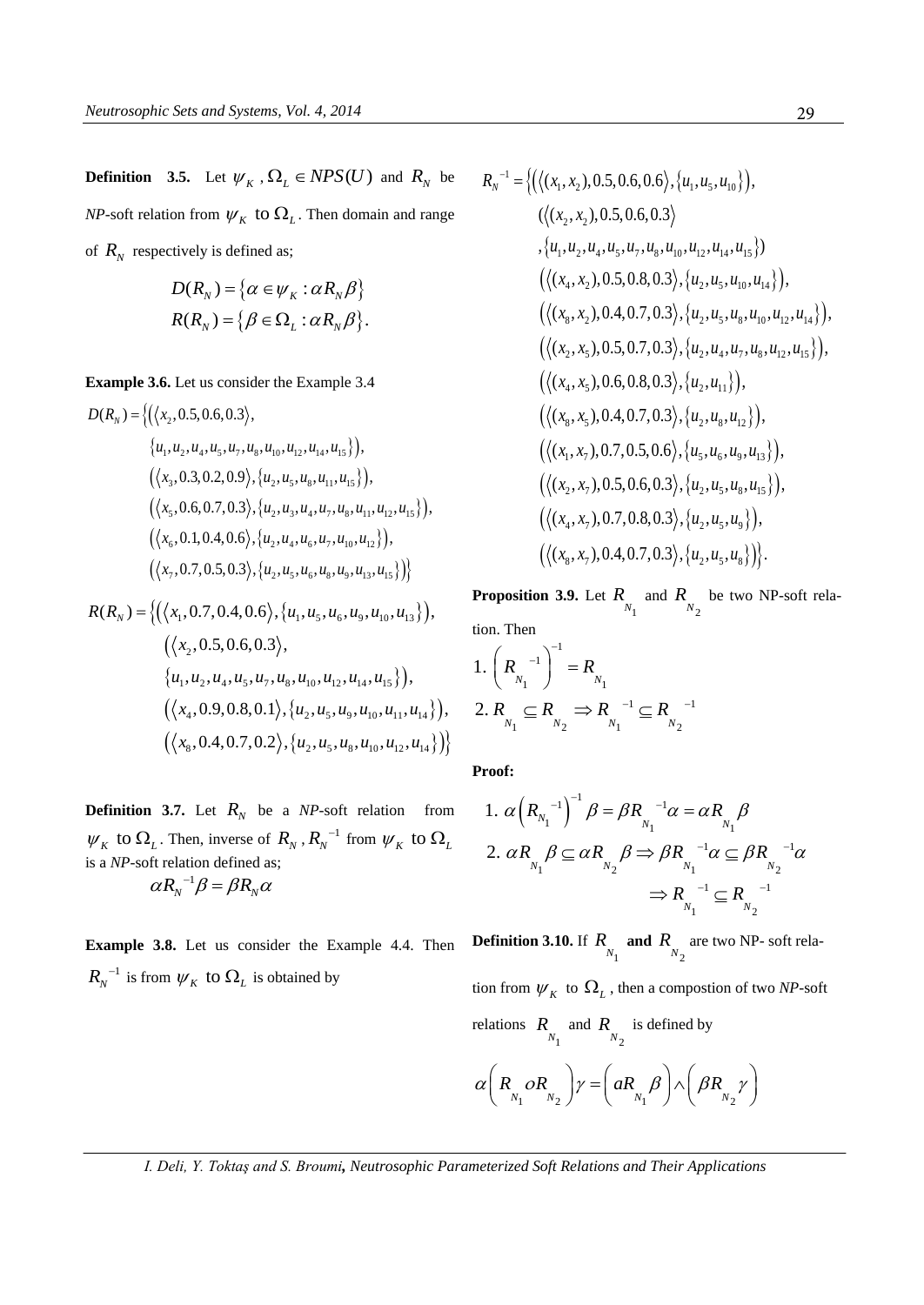**Proposition 3.11.** Let  $R_{N_1}$  and  $R_{N_2}$  be two *NP*-soft rela- If  $\alpha R_N \alpha$ ,  $\forall \alpha \in \psi_K$ .

tion from  $\psi_{K}$  to  $\Omega_{L}$ .

Then, 
$$
\left(R_{N_1} \circ R_{N_2}\right)^{-1} = R_{N_2}^{-1} \circ R_{N_1}^{-1}
$$

**Proof:** 

$$
\alpha \left(R_{_{N_1}} \circ R_{_{N_2}}\right)^{-1} \gamma = \gamma \left(R_{_{N_1}} \circ R_{_{N_2}}\right) \alpha
$$
  
\n
$$
= \left(\gamma R_{_{N_1}} \beta\right) \wedge \left(\beta R_{_{N_2}} \alpha\right)
$$
  
\n
$$
= \left(\beta R_{_{N_2}} \alpha\right) \wedge \left(\gamma R_{_{N_1}} \beta\right)
$$
  
\n
$$
= \left(\alpha R_{_{N_2}}^{-1} \beta\right) \wedge \left(\beta R_{_{N_1}}^{-1} \gamma\right)
$$
  
\n
$$
= \alpha \left(R_{_{N_2}}^{-1} \circ R_{_{N_1}}^{-1}\right) \gamma
$$

Therefore we obtain

$$
\left(R_{N_1} O R_{N_2}\right)^{-1} = R_{N_2}^{-1} O R_{N_1}^{-1}
$$

**Definition 3.12.** A  $NP - soft$  relation  $R_N$  on  $\psi_K$  is

said to be a NP-soft symmetric relation

If 
$$
\alpha R_{N_1} \beta \Rightarrow \beta R_{N_1} \alpha, \forall \alpha, \beta \in \psi_K
$$
.

**Definition 3.13.** A  $NP - soft$  relation  $R_N$  on  $\psi_K$  is

said to be a *NP*-soft transitive relation

if 
$$
R_N o R_N \subseteq R_N
$$
,  
that is,  
 $\alpha R_N \beta$  and  $\beta R_N \gamma \Rightarrow \alpha R_N \gamma$ ,  $\forall \alpha, \beta, \gamma \in \psi_K$ .

**Definition 3.14.** A  $NP - soft$  relation  $R_N$  on  $\psi_K$ 

is said to be a NP-soft reflexive relation

**Definition 3.15.** A *NP*-soft relation  $R_N$  on  $\psi_K$  is said to be a *NP*-soft equivalence relation if it is symmetric, transitive and reflexive.

Example 3.16. Let  
\n
$$
U = \{u_1, u_2, u_3, u_4, u_5, u_6, u_7, u_8\},
$$
\n
$$
E = \{x_1, x_2, x_3, x_4, x_5, x_6, x_7, x_8\} \text{ and }
$$
\n
$$
X = \{\langle x_1, 0.5, 0.4, 0.7 \rangle, \langle x_2, 0.6, 0.8, 0.4 \rangle, \langle x_3 0.2, 0.5, 0.1 \rangle\}.
$$

Suppose that

$$
\psi_K = \{ (\langle x_1, 0.5, 0.4, 0.7 \rangle, \{u_2, u_3, u_5, u_6, u_7, u_8\} ),
$$
  

$$
(\langle x_2 0.6, 0.8, 0.4 \rangle, \{u_2, u_6, u_8\} ),
$$
  

$$
(\langle x_3, 0.2, 0.5, 0.1 \rangle, \{u_1, u_2, u_4, u_5, u_7, u_8\} ) \}
$$

Then, a cartesian product on 
$$
\psi_K
$$
 is obtained as follows.  
\n
$$
\psi_K \hat{x} \psi_K = \{ (\langle (x_1, x_1), 0.5, 0.4, 0.7 \rangle, \{u_2, u_3, u_5, u_6, u_7, u_8\} ),\n\langle (\langle (x_1, x_2), 0.5, 0.8, 0.7 \rangle, \{u_2, u_6, u_8\} ),\n\langle (\langle (x_1, x_3), 0.2, 0.5, 0.7 \rangle, \{u_2, u_5, u_7, u_8\} ),\n\langle (\langle (x_2, x_1), 0.5, 0.8, 0.7 \rangle, \{u_2, u_6, u_8\} ),\n\langle (\langle (x_2, x_2), 0.6, 0.8, 0.4 \rangle, \{u_2, u_6, u_8\} ),\n\langle (\langle (x_2, x_3), 0.2, 0.8, 0.4 \rangle, \{u_2, u_8\} ),\n\langle (\langle (x_3, x_1), 0.2, 0.5, 0.7 \rangle, \{u_2, u_5, u_7, u_8\} ),\n\langle (\langle (x_3, x_2), 0.2, 0.8, 0.4 \rangle, \{u_2, u_8\} ),\n\langle (\langle (x_3, x_2), 0.2, 0.8, 0.4 \rangle, \{u_2, u_8\} ),\n\langle (\langle (x_3, x_3), 0.2, 0.5, 0.1 \rangle, \{u_1, u_2, u_4, u_5, u_7, u_8\} )\n\}
$$

Then, we get a neutrosophic parameterized soft relation  $R_N$  on  $\psi_K$  as follows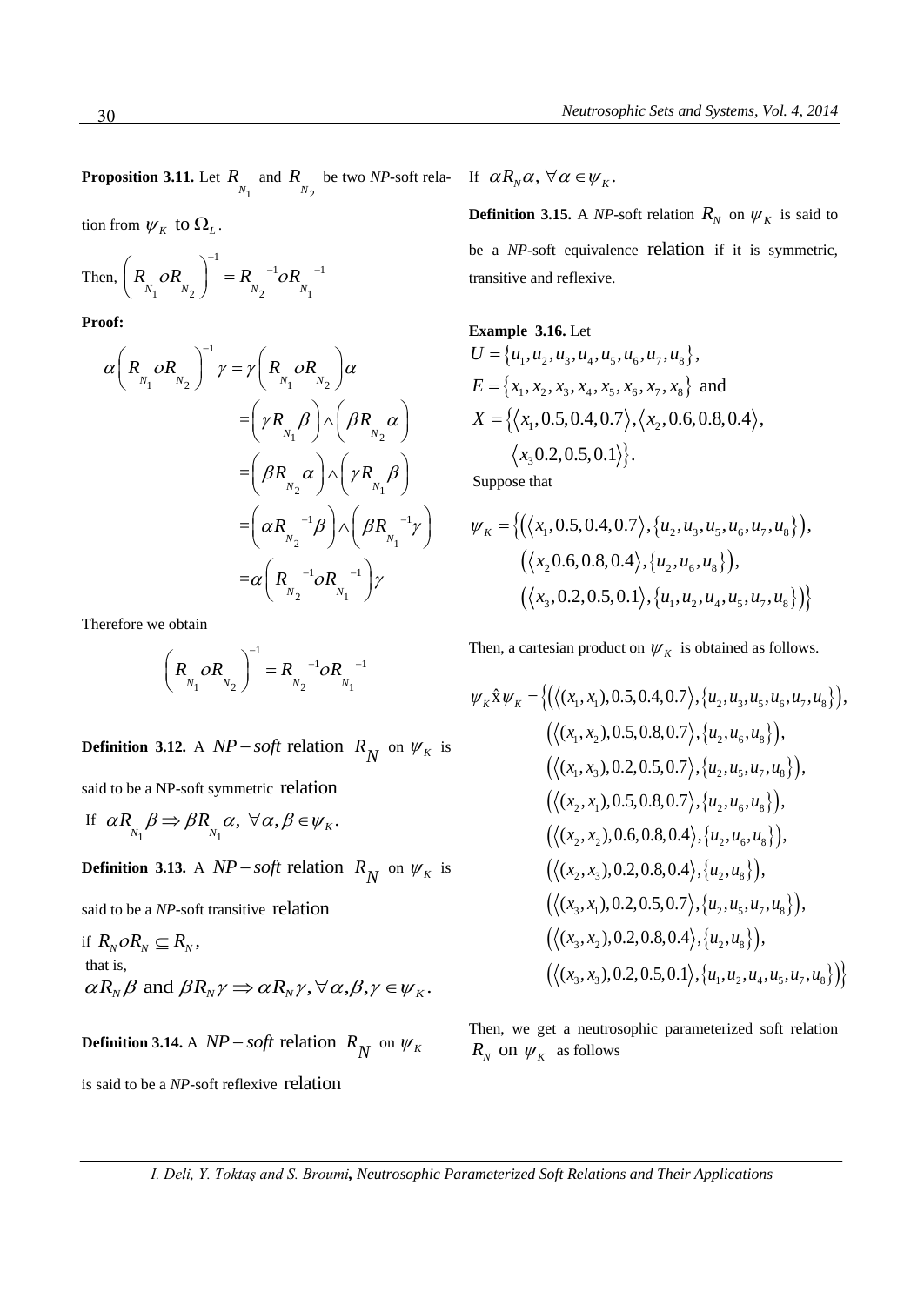$$
\alpha R_N \beta \Leftrightarrow \left( \left\langle (x_i, y_j), \mu_{K\hat{X}L}(x_i, y_j), \nu_{K\hat{X}L}(x_i, y_j), \right\rangle \right)
$$
Conversely, if  $R_N^{-1} = R_N$ , then  

$$
\omega_{K\hat{X}L}(x_i, y_j) \left\langle f_{K\hat{X}L}(x_i, y_j) \right\rangle (1 \le i, j \le 8) \quad \alpha R_N \beta = \alpha R_N^{-1} \beta = \beta R_N \alpha.
$$
 So,  $R_N$  is symmetric.

Where

$$
\mu_{\kappa \hat{\mathbf{x}}_L}(x_i, y_j) \ge 0.3
$$
  

$$
v_{\kappa \hat{\mathbf{x}}_L}(x_i, y_j) \le 0.5
$$
  

$$
\omega_{\kappa \hat{\mathbf{x}}_L}(x_i, y_j) \le 0.7
$$

Then

Then  
\n
$$
R_N = \{ (\langle (x_1, x_1), 0.5, 0.4, 0.7 \rangle, \{u_2, u_3, u_5, u_6, u_7, u_8\} ),
$$
\n
$$
(\langle (x_1, x_2), 0.5, 0.8, 0.7 \rangle, \{u_2, u_6, u_8\} ),
$$
\n
$$
(\langle (x_2, x_1), 0.5, 0.8, 0.7 \rangle, \{u_2, u_6, u_8\} ),
$$
\n
$$
(\langle (x_2, x_2), 0.6, 0.8, 0.4 \rangle, \{u_2, u_6, u_8\} ) \}.
$$

 $R_N$  on  $\psi_K$  is an NP-soft equivalence relation because it is symmetric, transitive and reflexive.

**Proposition 3.17.** If  $R_N$  is symmetric, if and only if  $R_N^{-1}$ is so.

**Proof:** If  $R_N$  is symmetric, then

$$
aR_N^{-1}\beta = \beta R_N \alpha = \alpha R_N \beta = \beta R_N^{-1} \alpha.
$$
 So,  $R_N^{-1}$  is

symmetric.

Conversely, if  $R_N^{-1}$  is symmetric,

then

 ${}^{1}B = \alpha (R_{v} {}^{-1})^{-1} \beta = \beta (R_{v} {}^{-1}) \alpha = \alpha (R_{v} {}^{-1})$ then  $\alpha R_N^{-1} \beta = \alpha (R_N^{-1})^{-1} \beta = \beta (R_N^{-1}) \alpha = \alpha (R_N^{-1}) \beta = \beta R_N \alpha$  transi So,  $R_N$  is symmetric.

**Proposition 3.18.**  $R_N$  is symmetric if and only

$$
\text{if } R_N^{-1} = R_N.
$$

**Proof:** If  $R_N$  is symmetric, then

$$
\alpha R_N^{-1} \beta = \beta R_N \alpha = \alpha R_N \beta.
$$
 So,  $R_N^{-1} = R_N$ .

**Proposition 3.19.** If  $R_{N_1}$  and  $R_{N_2}$  are symmetric relations on  $\psi_K$ , then  $R_{N_1}$  *o* $R_{N_2}$  is symmetric on  $\psi_K$  if and only if  $R_{N_1}$   $\partial R_{N_2} = R_{N_2}$   $\partial R_{N_1}$ 

**Proof:** If  $R_{N_1}$  and  $R_{N_2}$  are symmetric, then it implies  $R_{N_1}^{1}$ <sup>-1</sup> =  $R_{N_1}$  and  $R_{N_2}^{1}$ <sup>-1</sup> =  $R_{N_2}$ . We have  $\left(R_{N_1}oR_{N_2}\right)^{-1} = R_{N_2}^{\quad -1}oR_{N_1}$  $R_{N_1} \overline{OR}_{N_2} \big)^{-1} = R_{N_2}^{\quad -1} \overline{OR_{N_1}^{\quad -1}}.$ Then  $R_{N_1}$  *o* $R_{N_2}$  is symmetric. It implies

en  $R_{N_1}$   $OR_{N_2}$  is symmetric. It implies<br>  $R_{N_1}$   $OR_{N_2}$  =  $(R_{N_1}$   $OR_{N_2})^{-1}$  =  $R_{N_2}^{-1}$   $OR_{N_1}^{-1}$  =  $R_{N_2}$   $OR_{N_1}$  $1 = R_{11}^{-1} \rho R_{11}^{-1}$ Then  $R_{N_1}$ *CR*<sub> $N_2$ </sub> is symmetric. It implies<br> $R_{N_1}$ *OR*<sub> $N_2$ </sub> =  $(R_{N_1}$ *OR*<sub> $N_2$ </sub><sup>-1</sup> =  $R_{N_2}$ <sup>-1</sup> *OR*<sub> $N_1$ </sub><sup>-1</sup> =  $R_{N_2}$ *OR*<sub> $N_1$ </sub>.  $I^{-1} = R_{11}^{-1} \partial R_{11}^{-1} = I$  $A_{N_2}$  is symmetric. It implies<br>=  $(R_{N_1} \circ R_{N_2})^{-1} = R_{N_2}^{-1} \circ R_{N_1}^{-1} = R_{N_2} \circ R$  Conversely,  $K_{N_1}$ O $K_{N_2}$  -  $(K_{N_1}$ O $K_{N_2}$  ) -  $K_{N_2}$  O $K_{N_1}$  -  $K_{N_2}$ O $K_{N_1}$ <br>
Conversely,<br>  $(R_{N_1}$ O $R_{N_2})^{-1} = R_{N_2}^{-1}$ O $R_{N_1}^{-1} = R_{N_2}$ O $R_{N_1} = R_{N_1}$ O $R_{N_2}$ 

Conversely,  
\n
$$
(R_{N_1} \circ R_{N_2})^{-1} = R_{N_2}^{-1} \circ R_{N_1}^{-1} = R_{N_2} \circ R_{N_1} = R_{N_1} \circ R_{N_2}.
$$
\nSo,  $R_{N_1} \circ R_{N_2}$  is symmetric.

**Corollary 3.20. If**  $R_N$  is symmetric, then  $R_N^n$  is symmetric for all positive integer n, where times  $n_N^n = R_N O R_N O \dots O R_N$ *n*  $R^{n}_{N} = R_{N} \partial R_{N} \partial ... \partial R_{N}$ .

**Proposition 3.21.** If  $R_N$  is transitive, then  $R_N^{-1}$  is also transitive.

**Proof:** 

$$
\alpha R_N^{-1}\beta = \beta R_N \alpha \supseteq \beta (R_N o R_N) \alpha
$$
  
=  $(\beta R_N \alpha) \wedge (\gamma R_N \alpha)$   
=  $(\gamma R_N \alpha) \wedge (\beta R_N \alpha)$   
=  $(\alpha R_N^{-1}\gamma) \wedge (\gamma R_N^{-1}\beta)$   
=  $\alpha (R_N^{-1} o R_N^{-1}) \beta$ 

So,  $R_N^{-1} \subset R_N^{-1}$ . The proof is completed.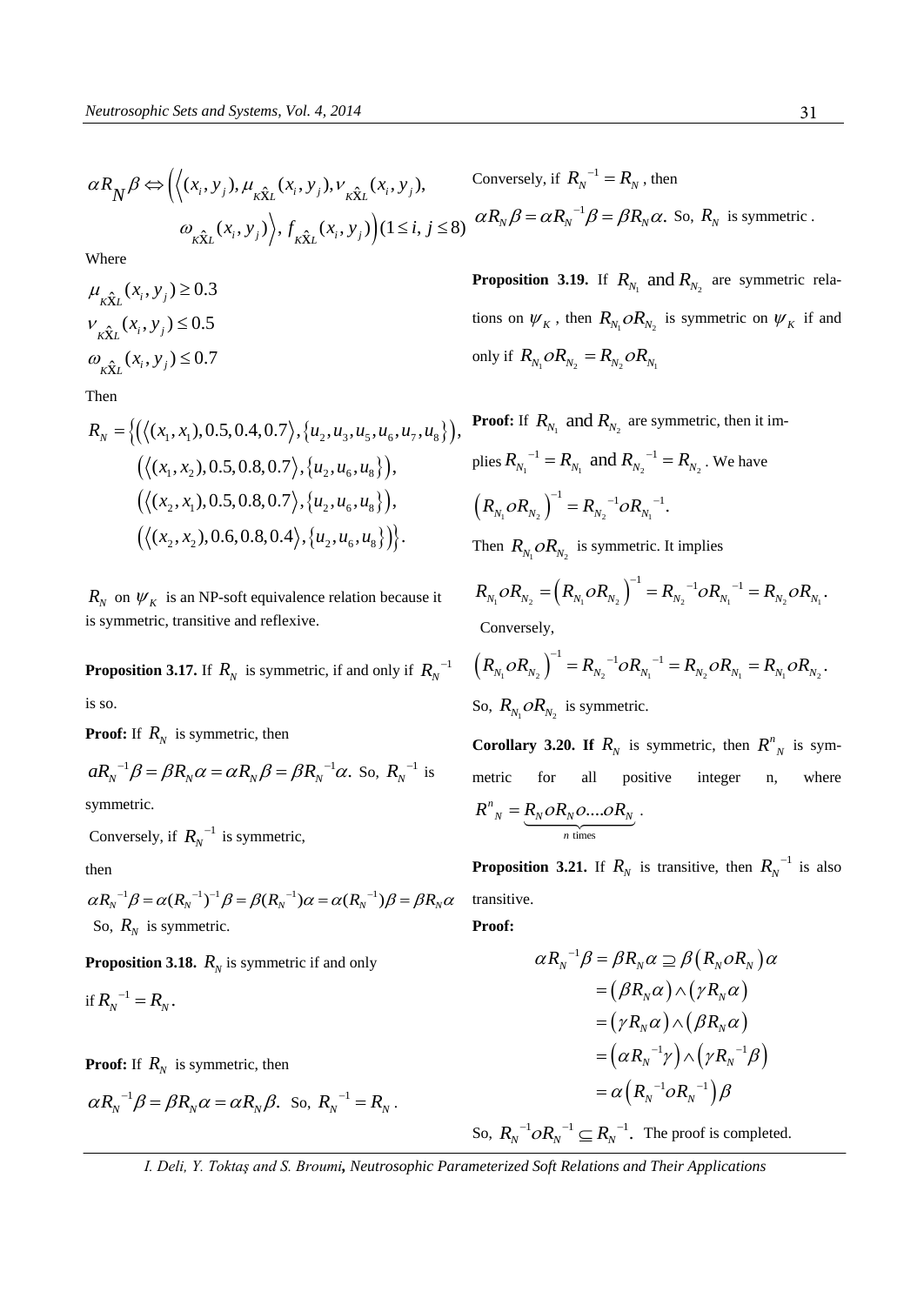**Proposition 3.22.** If  $R_N$  is reflexive, then  $R_N^{-1}$  is so.

**Proof:**  $aR_N^{-1}\beta = \beta R_N \alpha \subseteq \alpha R_N \alpha = \alpha R_N^{-1} \alpha$  and<br>  $\beta R^{-1}\alpha = aR \beta \subseteq \alpha R \alpha = \alpha R^{-1} \alpha$  $\beta R_N^{-1} \alpha = aR_N \beta \subseteq \alpha R_N \alpha = \alpha R_N^{-1} \alpha.$ The proof is completed.

**Proposition 3.23.** If  $R_N$  is symmetric and transitive, then

 $R_N$  is reflexive.

Proof: Its clearly.

**Definition** 3.24. Let  $\psi_K \in NPS(U)$ ,  $R_N$  be an  $NP - soft$  equivalence relation on  $\psi_K$  and  $\alpha \in R_N$ . Then, an equivalence class of  $\alpha$ , denoted by  $[\alpha]_{R_N}$ , is defined as

 $[\alpha]_{R_{_N}} = {\beta : \alpha R_{_N} \beta}.$  $\alpha$ <sub>*R*<sup>*N*</sup></sub> = { $\beta$  :  $\alpha$ *R*<sub>*N*</sub> $\beta$ }.

**Example 3.25.** Let us consider the Example 3. 16 Then an equivalence class of

$$
((x_1, 0.5, 0.4, 0.7), \{u_2, u_3, u_5, u_6, u_7, u_8\})
$$
 will be as fol-

lows.

lows.  
\n
$$
\left[ \left( \langle x_1, 0.5, 0.4, 0.7 \rangle, \{u_2, u_3, u_5, u_6, u_7, u_8\} \rangle \right]_{R_N} = \left\{ \left( \langle x_1, 0.5, 0.4, 0.7 \rangle, \{u_2, u_3, u_5, u_6, u_7, u_8\} \rangle \right), \left( \langle x_2, 0.6, 0.8, 0.4 \rangle, \{u_2, u_6, u_8\} \rangle \right), \left( \langle x_3, 0.2, 0.5, 0.1 \rangle, \{u_1, u_2, u_4, u_5, u_7, u_8\} \rangle \right) \right\}
$$

#### **4. Decision Making Method**

In this section, we construct a soft neutrosophication operator and a decision making method on  $NP - soft$  relations.

**Definition 4.1.** Let  $\psi_K \in NPS(U)$  and  $R_N$  be a NPsoft relation on  $\psi_K$ . The neutrosophication operator, deis defined by<br>  $(U)$ ,  $sR_N(X \times X, U) = \{ \langle u, \mu_{R_N}(u) \rangle : \forall u \in W \}$ 

noted by 
$$
sR_N
$$
, is defined by  
\n
$$
sR_N: R_N \to F(U), \ sR_N(X \times X, U) = \{ \langle u, \mu_{R_N}(u), v_{R_N}(u), \sigma_{R_N}(u) \rangle, u \in U \}
$$

Where

ere  
\n
$$
\mu_{R_N}(u) = \frac{1}{|X \times X|} \sum_i \sum_j \mu_{R_N}(x_i, x_j) \chi(u)
$$
\n
$$
\nu_{R_N}(u) = \frac{1}{|X \times X|} \sum_i \sum_j \nu_{R_N}(x_i, x_j) \chi(u)
$$
\n
$$
\omega_{R_N}(u) = \frac{1}{|X \times X|} \sum_i \sum_j \omega_{R_N}(x_i, x_j) \chi(u)
$$

and where

$$
\chi(u) = \begin{cases} 1, & u \in f_{R_N}(x_i, x_j) \\ 0, & u \notin f_{R_N}(x_i, x_j) \end{cases}
$$

Note that  $|X \times X|$  is the cardinality of  $X \times X$ .

**Definition 4.2.** Let  $\Psi_{\mathcal{R}} \in NP$ -soft set and  $sR_N$  a neutrosophication operator, then a reduced fuzzy set of  $\tilde{\psi}_K$  is a

*fuzzy* set over U denoted by  
\n
$$
\tilde{\psi}_K(u) = \left\{ \frac{\mu_{sR_N}(u)}{u} : u \in U \right\}
$$

Where 
$$
\mu_{sR_N}: U \to [0,1]
$$
 and  

$$
\mu_{sR_N}(u) = \frac{|\mu_K(u) + \nu_K(u) - \omega_K(u)|}{2}
$$

Now; we can construct a decision making method on  $NP - soft$  relation by the following algorithem;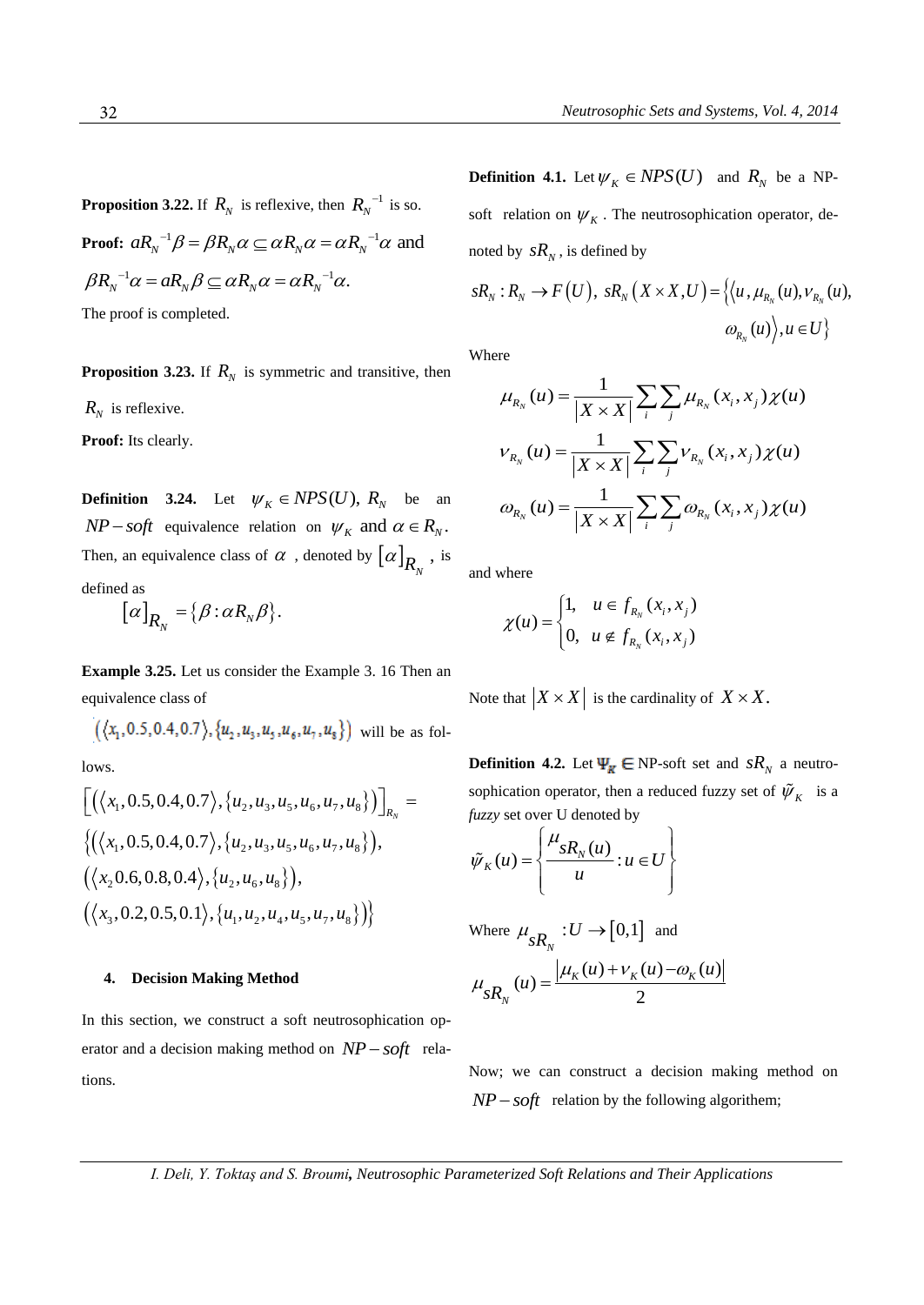- 1. construct a feasible neutrosophic subset  $X$  over  $E$ ,
- 2. construct a  $NP soft$  *set*  $\psi_K$  over U,
- 3. construct a  $NP soft$  relation  $R_N$  over  $\psi_K$  according to the requests,
- 4. calculate the neutrosophication operator  $sR_{N}$  over  $R_{N}$ ,
- 5. calculate the reduced fuzzy set  $\tilde{\psi}_k$
- 6. select the objects from  $\tilde{\psi}_K$ , which have the largest membership value.

**Example 4.3.** A customer, Mr. *X,* comes to the auto gallery agent to buy a car which is over middle class. Assume that an auto gallery agent has a set of different types of car  $U = \{u_1, u_2, u_3, u_4, u_5, u_6, u_7, u_8\},$  which may be characterized by a set of parameters  $E = \{x_1, x_2, x_3, x_4\}$ . For  $i = 1, 2, 3, 4$  the parameters *i x* stand for ty", "cheap", "modern" and "large", respectively. If Mr. *X* has to consider own set of parameters, then we select a car on the basis of the set of customer parameters by using the algorithm as follows.

- 1. Mr. *X* constructs a neutrosophic set *X* over *E,*  $X = \{ \langle x_1, 0.5, 0.4, 0.7 \rangle, \langle x_2, 0.6, 0.8, 0.4 \rangle, \langle x_3, 0.2, 0.5, 0.4 \rangle \}$  $, 0.1 > \}$
- 2. Mr. *X* constructs a  $NP soft$  set  $\psi_K$  over U,

$$
\psi_K = \{ (\langle x_1, 0.5, 0.4, 0.7 \rangle, \{u_2, u_3, u_5, u_6, u_7, u_8\} ),
$$
  

$$
(\langle x_2, 0.6, 0.8, 0.4 \rangle, \{u_2, u_6, u_8\} ),
$$
  

$$
(\langle x_3, 0.2, 0.5, 0.1 \rangle, \{u_1, u_2, u_4, u_5, u_7, u_8\} ) \}
$$

3. The neutrosophic parameterized soft relation  $R_N$  over  $W_K$  is calculated according to the Mr X's request (The car must be a over middle class, it means the membership degrees are over 0.5 ),

$$
R_{N} = \{ (\langle (x_{1}, x_{1}), 0.4, 0.6, 0.7 \rangle, \{u_{2}, u_{3}, u_{5}, u_{6}, u_{7}, u_{8}\} ),\n\langle (\langle (x_{1}, x_{2}), 0.4, 0.6, 0.7 \rangle, \{u_{2}, u_{6}, u_{8}\} ),\n\langle (\langle (x_{1}, x_{3}), 0.2, 0.5, 0.7 \rangle, \{u_{2}, u_{5}, u_{7}, u_{8}\} ),\n\langle (\langle (x_{2}, x_{1}), 0.4, 0.6, 0.7 \rangle, \{u_{2}, u_{6}, u_{8}\} )\n\langle (\langle (x_{2}, x_{2}), 0.6, 0.8, 0.4 \rangle, \{u_{2}, u_{6}, u_{8}\} ),\n\langle (\langle (x_{2}, x_{3}), 0.2, 0.8, 0.4 \rangle, \{u_{2}, u_{8}\} ),\n\langle (\langle (x_{3}, x_{1}), 0.2, 0.5, 0.7 \rangle, \{u_{2}, u_{5}, u_{7}, u_{8}\} ),\n\langle (\langle x_{3}, x_{2}), 0.2, 0.8, 0.4 \rangle, \{u_{2}, u_{8}\} ),\n\langle (\langle x_{3}, x_{2}), 0.2, 0.8, 0.4 \rangle, \{u_{2}, u_{8}\} ),\n\langle (\langle x_{3}, x_{3}), 0.2, 0.5, 0.1 \rangle, \{u_{1}, u_{2}, u_{4}, u_{5}, u_{7}, u_{8}\} )\n\}
$$

4. The soft neutrosophication operator  $S_{R_N}$  over  $R_N$ 

calculated as follows  
\n
$$
sR_N = \{ \langle u_1, 0.022, 0.055, 0.011 \rangle, \\ \langle u_2, 0.311, 0.633, 0.533 \rangle, \langle u_3, 0.044, 0.066, 0.077 \rangle, \\ \langle u_4, 0.022, 0.055, 0.011 \rangle, \langle u_5, 0.111, 0.233, 0.244 \rangle, \\ \langle u_6, 0.2, 0.288, 0.277 \rangle, \langle u_7, 0.133, 0.322, 0.288 \rangle, \\ \langle u_8, 0.311, 0.633, 0.533 \rangle \}
$$

5. Reduced fuzzy set  $\tilde{\psi}_K$  calculated as follows

$$
\tilde{\psi}_{K}(u) = \left\{ \frac{0.033}{u_{1}}, \frac{0.205}{u_{2}}, \frac{0.016}{u_{3}}, \frac{0.033}{u_{4}}, \frac{0.05}{u_{5}}, \frac{0.105}{u_{6}}, \frac{0.083}{u_{7}}, \frac{0.205}{u_{8}}, u \in U \right\}
$$

6. Now, Mr. *X* select the optimum car  $u_2$  and  $u_8$  which have the biggest membership degree 0.205 among the other cars.

### **5. Conclusion**

In this work, we have defined relation on NP-soft sets and studied some of their properties. We also defined symmetric, transitive, reflexive and equivalence relations on the

*I. Deli, Y. Toktaş and S. Broumi, Neutrosophic Parameterized Soft Relations and Their Applications*